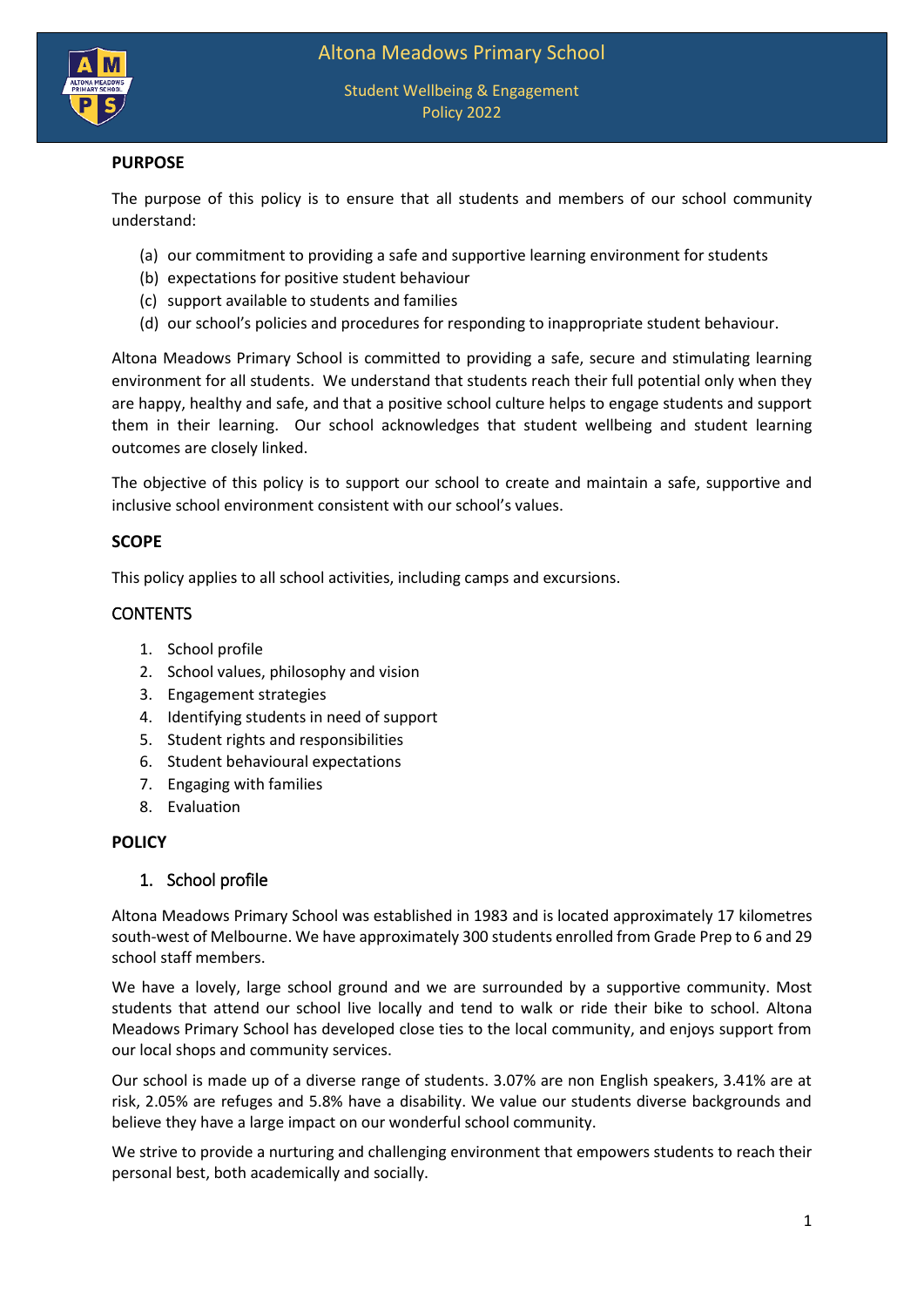# **2. School values, philosophy and vision**

Altona Meadows Primary School's Statement of Values and School Philosophy is integral to the work that we do and is the foundation of our school community. Students, staff and members of our school community are encouraged to live and demonstrate our core values of respect, resilience and striving for excellence at every opportunity.

Ourschool's vision is to provide an engaging, friendly, safe and supportive environment that enhances learning, personal growth and wellbeing of all students. Enabling them to become life long learners.

Our Statement of Values is available online at: amps.vic.edu.au

# **3. Engagement strategies**

Altona Meadows Primary School has developed a range of strategies to promote engagement, positive behaviour and respectful relationships for all students in our school. We acknowledge that some students may need extra social, emotional or educational support at school, and that the needs of students will change over time as they grow and learn.

A summary of the universal (whole of school), targeted (year group specific) and individual engagement strategies used by our school is included below:

#### Universal

- high and consistent expectations of all staff, students and parents and carers
- prioritise positive relationships between staff and students, recognising the fundamental role this plays in building and sustaining student wellbeing
- creating a culture that is inclusive, engaging and supportive
- welcoming all parents/carers and being responsive to them as partners in learning
- analysing and being responsive to a range of school data such as attendance, Attitudes to School Survey, parent survey data, student management data and school level assessment data
- deliver a broad curriculum to ensure that students are able to have choice and contribution to their learning and goal setting
- teachers at Altona Meadows Primary School use an instructional framework to ensure an explicit, common and shared model of instruction to ensure that evidenced-based, high yield teaching practices are incorporated into all lessons
- teachers at Altona Meadows Primary School adopt a broad range of teaching and assessment approaches to effectively respond to the diverse learning styles, strengths and needs of our students and follow the standards set by the Victorian Institute of Teaching
- our school's Statement of Values are incorporated into our curriculum and promoted to students, staff and parents so that they are shared and celebrated as the foundation of our school community
- carefully planned transition programs to support students moving into different stages of their schooling
- positive behaviour and student achievement is acknowledged in the classroom, and formally in school assemblies and communication to parents
- monitor student attendance and implement attendance improvement strategies at a wholeschool, cohort and individual level
- students have the opportunity to contribute to and provide feedback on decisions about school operations through the Junior School Council and other forums including year group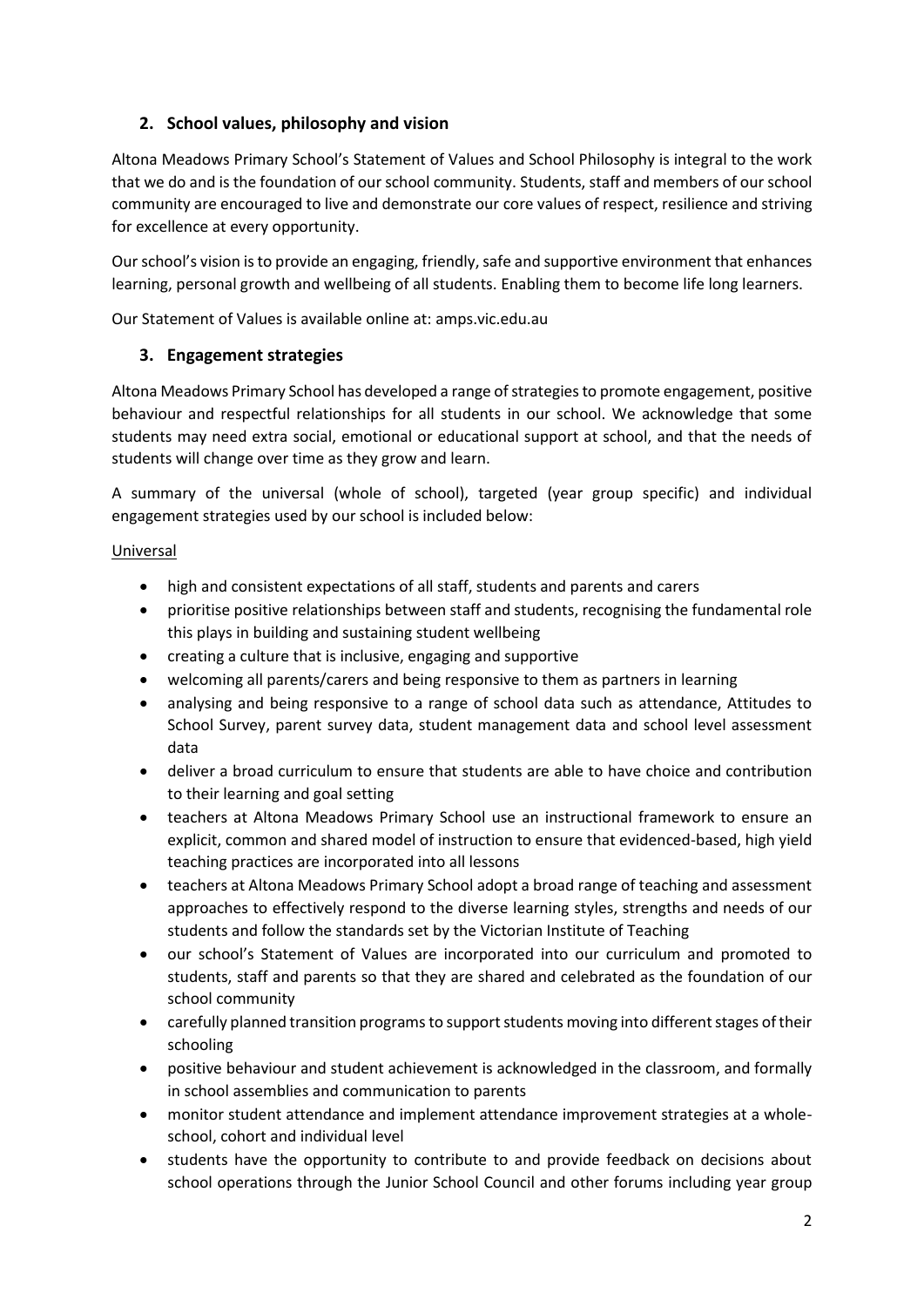meetings. Students are also encouraged to speak with their teachers, Team Leaders, Assistant Principal and Principal whenever they have any questions or concerns.

- create opportunities for cross—age connections amongst students through school plays, athletics and music programs
- we engage in school wide positive behaviour support with our staff and students, which includes programs such as:
	- o Respectful Relationships
	- o Berry Street
	- o Safe Schools
	- o eSafety
- programs, incursions and excursions developed to promote engagement
- buddy programs

#### Targeted

- each year group has a Team Leader, a senior teacher responsible for their year, who monitor the health and wellbeing of students in their year, and act as a point of contact for students who may need additional support
- connect all Koorie students with a Koorie Engagement Support Officer
- all students in Out of Home Care will be appointed a Learning Mentor, have an Individual Education Plan and a Student Support Group (SSG) and will be referred to Student Support Services for an Educational Needs Assessment
- staff will apply a trauma-informed approach to working with students who have experienced trauma

#### Individual

Altona Meadows Primary School implements a range of strategies that support and promote individual engagement. These can include:

- building constructive relationships with students at risk or students who are vulnerable due to complex individual circumstances
- meeting with student and their parent*/*carer to talk about how best to help the student engage with school
- developing *an Individual Education Plan and/or a Behaviour Support Plan*
- considering if any environmental changes need to be made, for example changing the classroom set up
- referring the student to:
	- o Student Support Services
	- $\circ$  Appropriate external supports such as council based youth and family services, other allied health professionals, headspace, child and adolescent mental health services or ChildFirst
	- o Re-engagement programs such as Navigator

Where necessary the school will support the student's family to engage by:

- being responsive and sensitive to changes in the student's circumstances and health and wellbeing
- collaborating, where appropriate and with the support of the student and their family, with any external allied health professionals, services or agencies that are supporting the student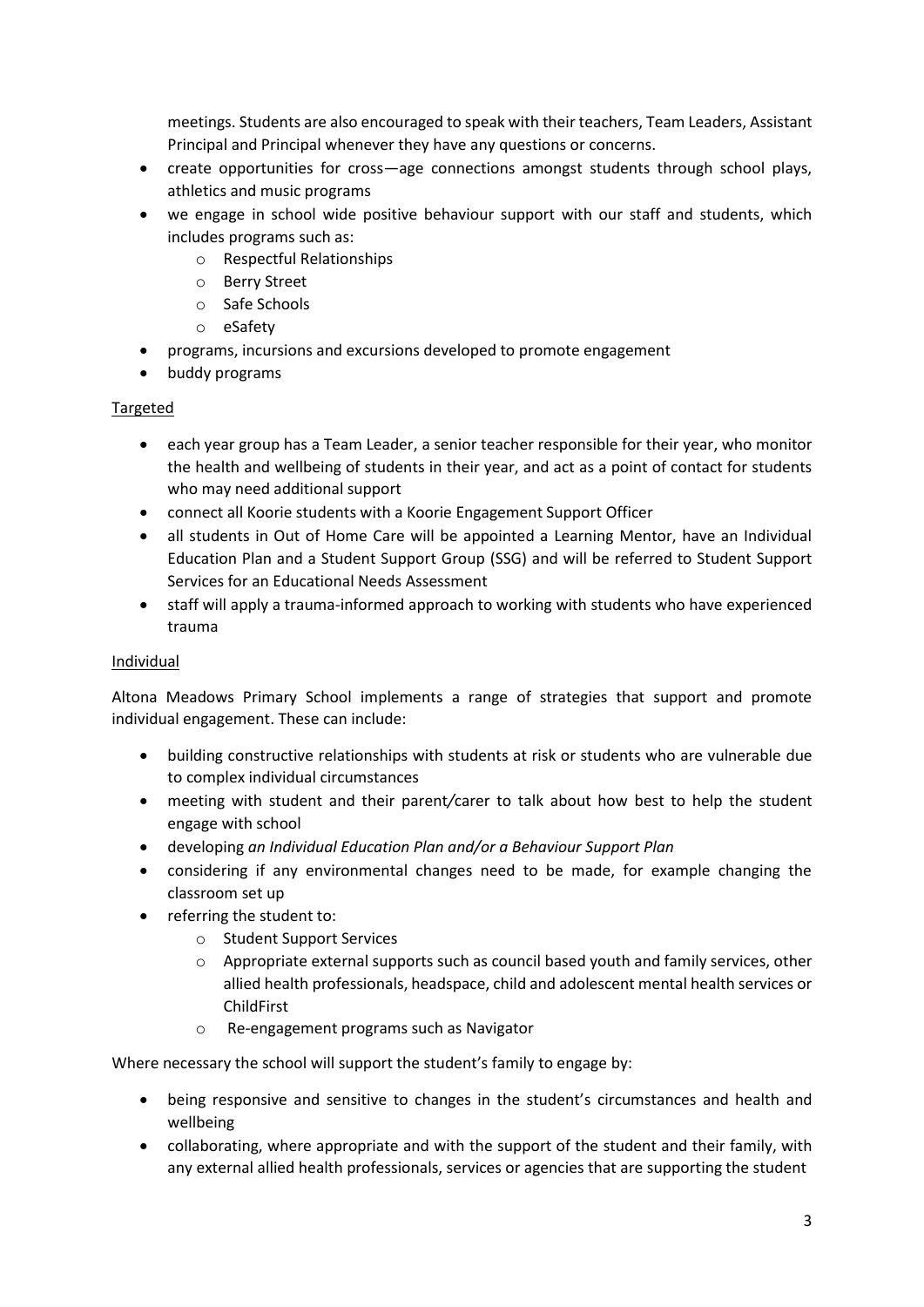- monitoring individual student attendance and developing an Attendance Improvement Plans in collaboration with the student and their family
- running regular Student Support Group meetings for all students:
	- o with a disability
	- o in Out of Home Care
	- o and with other complex needs that require ongoing support and monitoring.

### **4. Identifying students in need of support**

Altona Meadows Primary School is committed to providing the necessary support to ensure our students are supported intellectually, emotionally and socially. The Principal and Assistant Principal play a significant role in developing and implementing strategies help identify students in need of support and enhance student wellbeing. Altona Meadows Primary School will utilise the following information and tools to identify students in need of extra emotional, social or educational support:

- personal, health and learning information gathered upon enrolment and while the student is enrolled
- attendance records
- academic performance
- observations by school staff such as changes in engagement, behaviour, self-care, social connectedness and motivation
- attendance, detention and suspension data
- engagement with families
- self-referrals or referrals from peers

#### **5. Student rights and responsibilities**

All members of our school community have a right to experience a safe and supportive school environment. We expect that all students, staff, parents and carers treat each other with respect and dignity. Our school's Statement of Values highlights the rights and responsibilities of members of our community.

Students have the right to:

- participate fully in their education
- feel safe, secure and happy at school
- learn in an environment free from bullying, harassment, violence, discrimination or intimidation
- express their ideas, feelings and concerns.

Students have the responsibility to:

- participate fully in their educational program
- display positive behaviours that demonstrate respect for themselves, their peers, their teachers and members of the school community
- respect the right of others to learn.

Students who may have a complaint or concern about something that has happened at school are encouraged to speak to their parents or carers and approach a trusted teacher or a member of the school leadership team.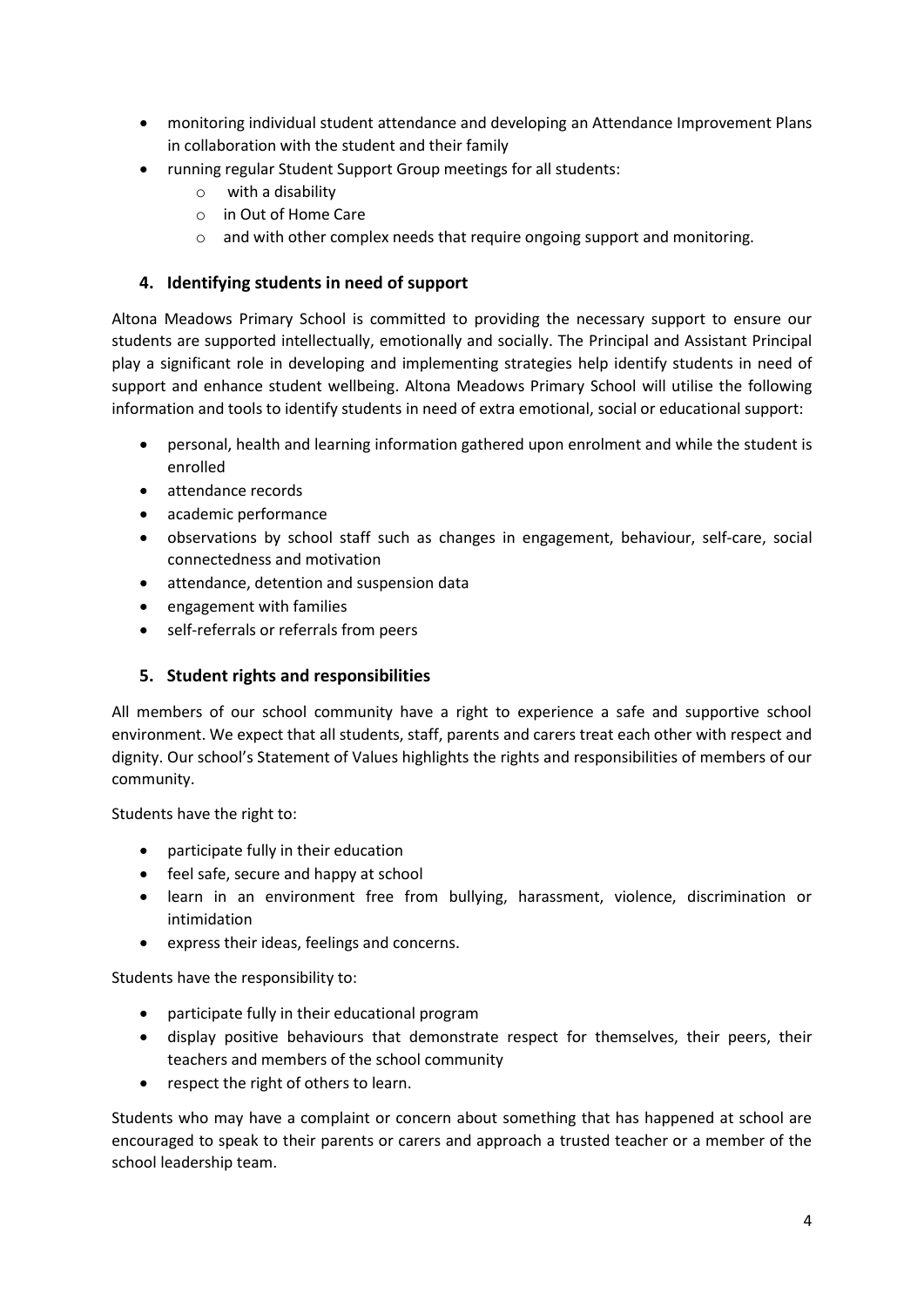# **6. Student behavioural expectations and management**

Behavioural expectations of students, staff and families are grounded in our school's Statement of Values. Student bullying behaviour will be responded to consistently with Altona Meadows Primary School's Bullying policy.

When a student acts in breach of the behaviour standards of our school community, Altona Meadows Primary School will institute a staged response, consistent with the Department's policies on behaviour, discipline and student wellbeing and engagement. Where appropriate, parents will be informed about the inappropriate behaviour and the disciplinary action taken by teachers and other school staff.

Our school considers, explores and implement positive and non-punitive interventions to support student behaviour before considering disciplinary measures such as detention, withdrawal of privileges or withdrawal from class.

Disciplinary measures may be used as part of a staged response to inappropriate behaviour in combination with other engagement and support strategies to ensure that factors that may have contributed to the student's behaviour are identified and addressed. Disciplinary measures at our school will be applied fairly and consistently. Students will always be provided with an opportunity to be heard.

Disciplinary measures that may be applied include:

- warning a student that their behaviour is inappropriate
- teacher controlled consequences such as moving a student in a classroom or other reasonable and proportionate responses to misbehaviour
- withdrawal of privileges
- referral to the year level Team Leader
- restorative practices
- detentions
- behaviour support and intervention meetings
- **•** suspension
- expulsion

Suspension, expulsion and restrictive interventions are measures of last resort and may only be used in situations consistent with Department policy, available at:

- <https://www2.education.vic.gov.au/pal/suspensions/policy>
- <https://www2.education.vic.gov.au/pal/expulsions/policy>
- <https://www2.education.vic.gov.au/pal/restraint-seclusion/policy>

In line with Ministerial Order 1125, no student aged 8 or younger will be expelled without the approval of the Secretary of the Department of Education and Training.

The Principal of Altona Meadows Primary School is responsible for ensuring all suspensions and expulsions are recorded on CASES21.

Corporal punishment is prohibited in our school and will not be used in any circumstance.

#### **7. Engaging with families**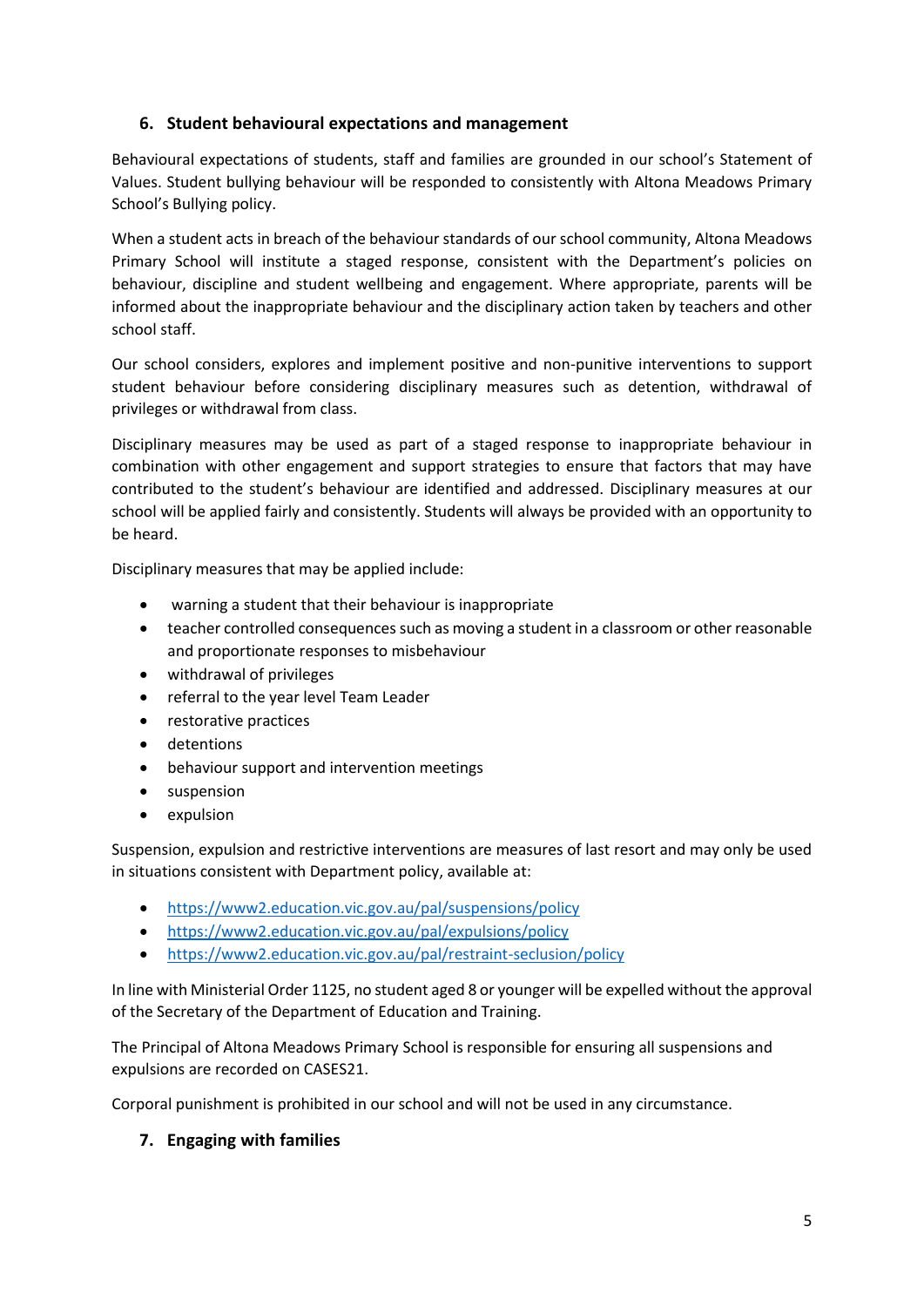Altona Meadows Primary School values the input of parents and carers, and we will strive to support families to engage in their child's learning and build their capacity as active learners. We aim to be partners in learning with parents and carers in our school community.

We work hard to create successful partnerships with parents and carers by:

- ensuring that all parents have access to our school policies and procedures, available on our school website
- maintaining an open, respectful line of communication between parents and staff, supported by our Communicating with School Staff policy.
- providing parent volunteer opportunities so that families can contribute to school activities
- involving families with homework and other curriculum-related activities
- involving families in school decision making
- coordinating resources and services from the community for families
- including families in Student Support Groups, and developing individual education and behavioural plans for students.

#### **8. Evaluation**

Altona Meadows Primary School will collect data each year to understand the frequency and types of wellbeing issues that are experienced by our students so that we can measure the success or otherwise of our school based strategies and identify emerging trends or needs.

Sources of data that will be assessed on an annual basis include:

- student survey data
- incident data
- school reports
- parent survey
- case management
- CASES21, including attendance and absence data
- SOCS

Altona Meadows Primary School will also regularly monitor available data dashboards to ensure any wellbeing or engagement issues are acted upon in a timely manner and any intervention occurs as soon as possible.

# **COMMUNICATION**

This policy will be communicated to our school community in the following ways:

- Available publicly on our school's website
- Included in staff induction processes
- Included as annual reference in school newsletter
- Made available in hard copy from school administration upon request

Our school will also ensure it follows the mandatory parent/carer notification requirements with respect to suspensions and expulsions outlined in the Department's policies at:

- [Suspension process](https://www2.education.vic.gov.au/pal/suspensions/guidance/1-suspension-process)
- [Expulsions -](https://www2.education.vic.gov.au/pal/expulsions/guidance/decision) Decision